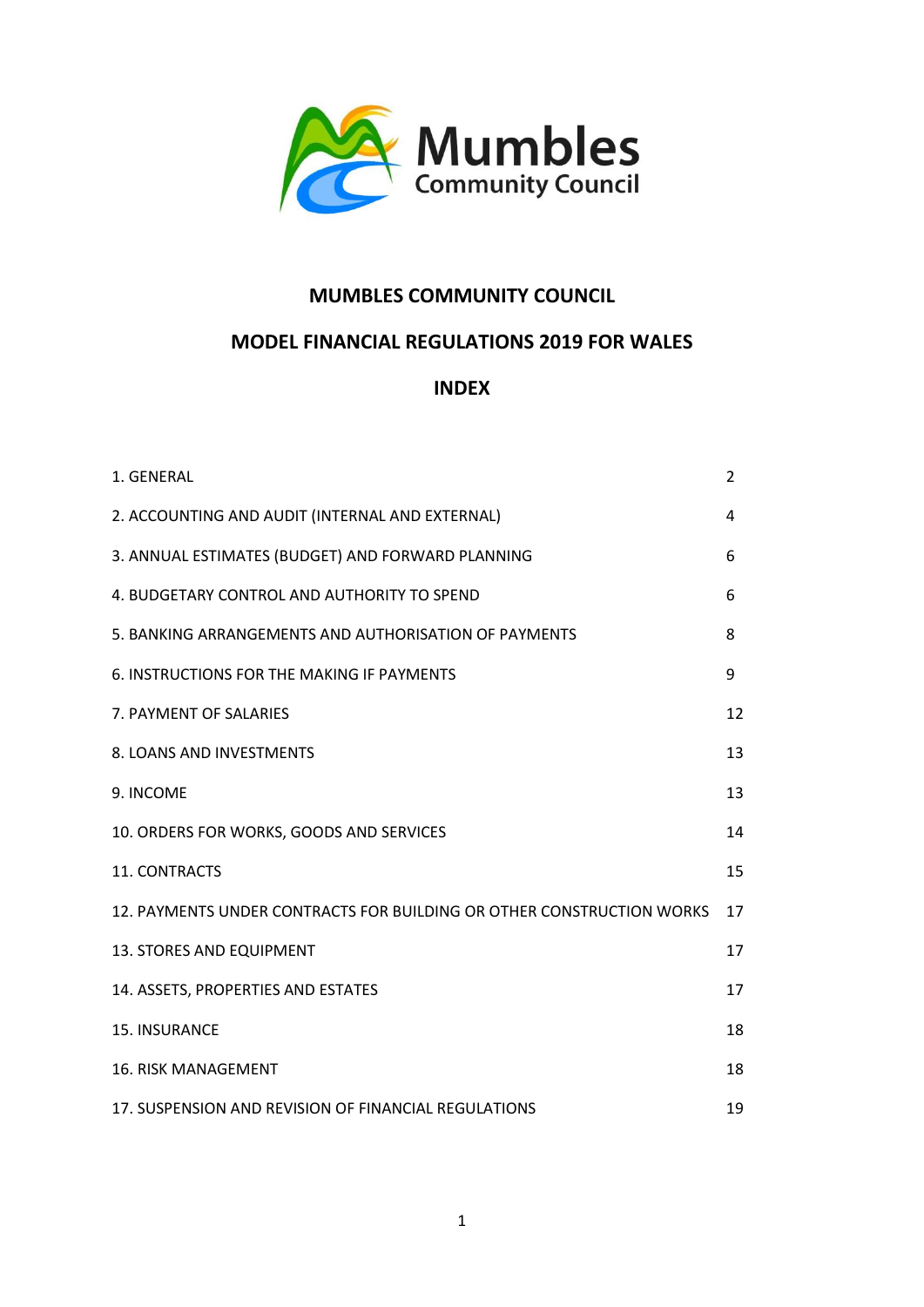These Financial Regulations were adopted by the Council at its Reconvened Annual Meeting held on 7 September 2021.

### **1. GENERAL**

1.1. These financial regulations govern the conduct of financial management by the Council and may only be amended or varied by resolution of the Council. Financial regulations are one of the Council's three governing policy documents providing procedural guidance for members and officers. Financial regulations must be observed in conjunction with the Council's standing orders<sup>1</sup> and any individual financial regulations relating to contracts.

1.2. The Council is responsible in law for ensuring that its financial management is adequate and effective and that the Council has a sound system of internal control which facilitates the effective exercise of the Council's functions, including arrangements for the management of risk.

1.3. The Council's accounting control systems must include measures:

- for the timely production of accounts;
- that provide for the safe and efficient safeguarding of public money;
- to prevent and detect inaccuracy and fraud; and
- identifying the duties of officers.

1.4. These financial regulations demonstrate how the Council meets these responsibilities and requirements.

1.5. At least once a year, prior to approving the Annual Governance Statement, the Council must review the effectiveness of its system of internal control which shall be in accordance with proper practices.

1.6. Deliberate or wilful breach of these Regulations by an employee may give rise to disciplinary proceedings.

<sup>&</sup>lt;sup>1</sup> The Council's Standing Orders are available on the website.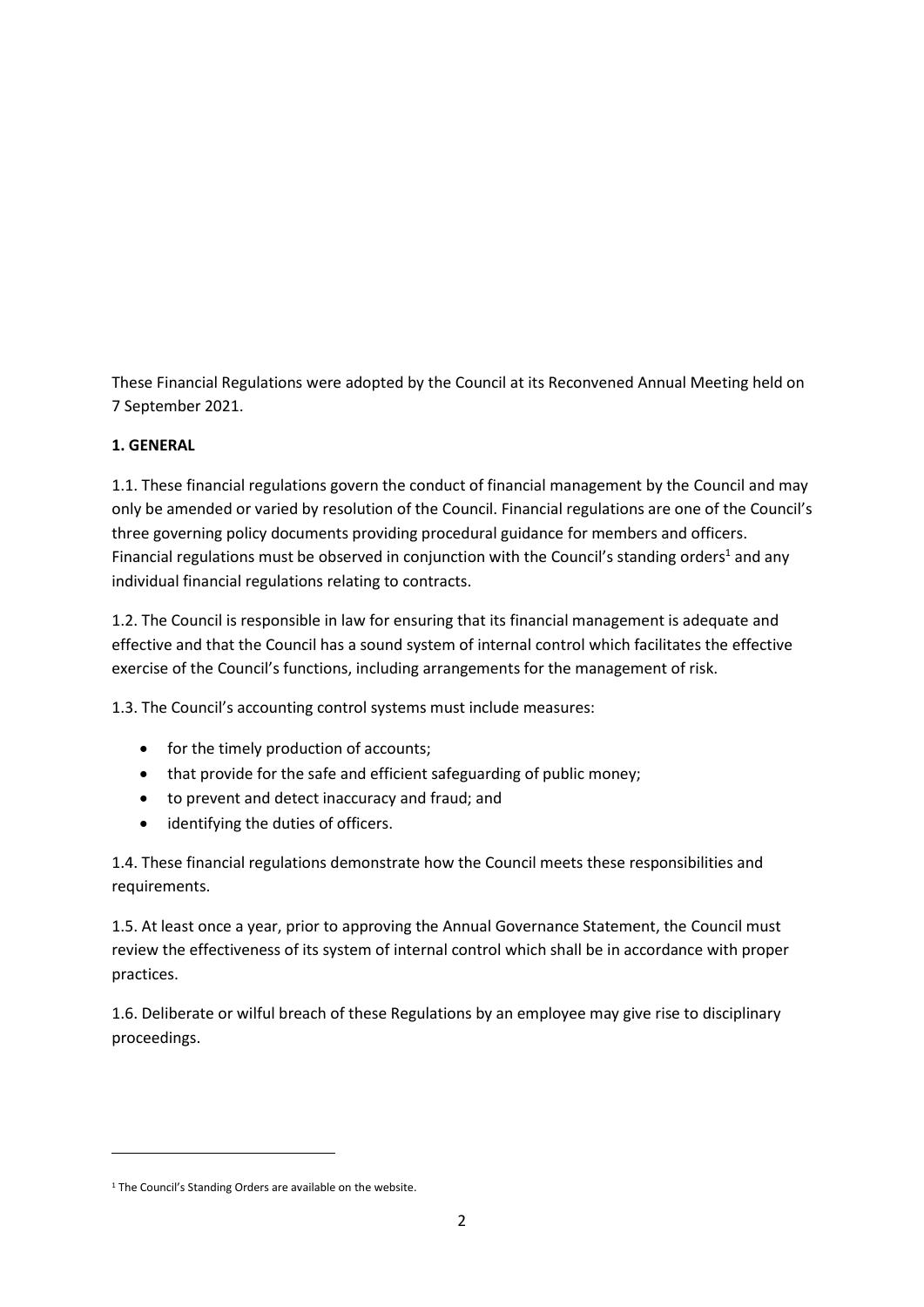1.7. Members of Council are expected to follow the instructions within these Regulations and not to entice employees to breach them. Failure to follow instructions within these Regulations brings the office of Councillor into disrepute.

1.8. The Responsible Financial Officer (RFO) holds a statutory office to be appointed by the Council. The RFO/Assistant Clerk has been appointed as RFO for this council and these regulations will apply accordingly.

1.9. The RFO;

- acts under the policy direction of the Council;
- administers the Council's financial affairs in accordance with all Acts, Regulations and proper practices;
- determines on behalf of the Council its accounting records and accounting control systems;
- ensures the accounting control systems are observed;
- maintains the accounting records of the Council up to date in accordance with proper practices;
- assists the Council to secure economy, efficiency and effectiveness in the use of its resources; and
- produces financial management information as required by the Council.

1.10. The accounting records determined by the RFO shall be sufficient to show and explain the Council's transactions and to enable the RFO to ensure that any income and expenditure account and statement of balances, or record of receipts and payments and additional information, as the case may be, or management information prepared for the Council from time to time comply with the Accounts and Audit Regulations.

1.11. The accounting records determined by the RFO shall in particular contain:

- entries from day to day of all sums of money received and expended by the Council and the matters to which the income and expenditure or receipts and payments account relate;
- a record of the assets and liabilities of the Council; and
- wherever relevant, a record of the Council's income and expenditure in relation to claims made, or to be made, for any contribution, grant or subsidy.

1.12. The accounting control systems determined by the RFO shall include:

- procedures to ensure that the financial transactions of the Council are recorded as soon as reasonably practicable and as accurately and reasonably as possible;
- procedures to enable the prevention and detection of inaccuracies and fraud and the ability to reconstruct any lost records;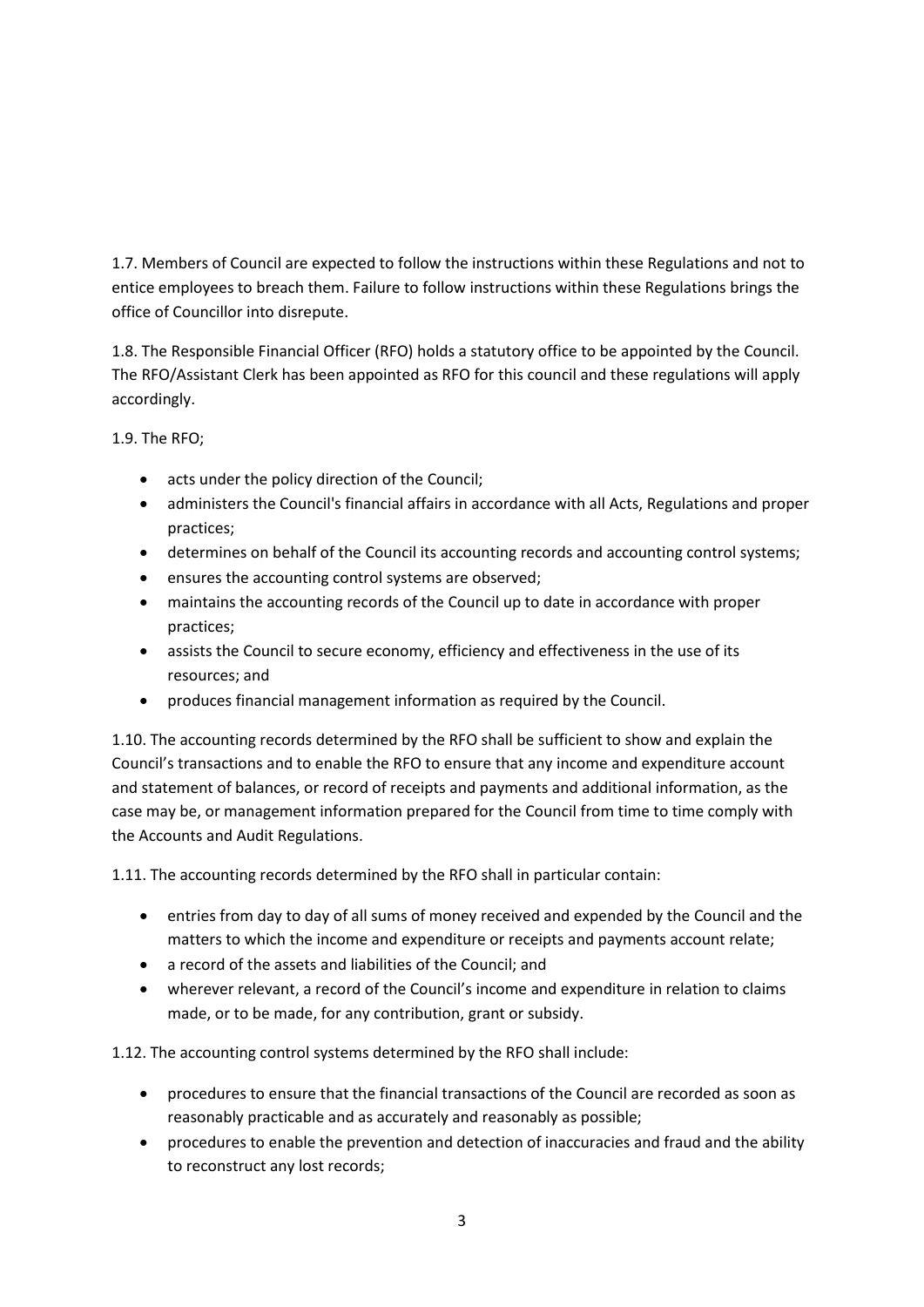- identification of the duties of officers dealing with financial transactions and division of responsibilities of those officers in relation to significant transactions;
- procedures to ensure that uncollectable amounts, including any bad debts are not submitted to the Council for approval to be written off except with the approval of the RFO and that the approvals are shown in the accounting records; and
- measures to ensure that risk is properly managed.

1.13. The Council is not empowered by these Regulations or otherwise to delegate certain specified decisions. In particular any decision regarding the following shall be a matter for the full Council only:

- setting the final budget or the precept (Council Tax Requirement);
- approving accounting statements;
- approving an annual governance statement;
- borrowing;
- writing off bad debts;
- declaring eligibility for the General Power of Well-Being; and
- addressing recommendations in any report from the internal or external auditors,

1.14. In addition, the Council must:

- determine and keep under regular review the bank mandate for all Council bank accounts;
- approve any grant or a single commitment in excess of £1,000; and
- in respect of the annual salary for any employee have regard to recommendations about annual salaries of employees made by the relevant committee in accordance with its terms of reference.

1.15. In these financial regulations, references to the Accounts and Audit Regulations or 'the regulations' shall mean the regulations issued under the provisions of section 27 of the Audit Commission Act 1998, or any superseding legislation, and then in force unless otherwise specified.

In these financial regulations the term 'proper practice' or 'proper practices' shall refer to guidance issued in Governance and Accountability for Local Councils in Wales - A Practitioners' Guide issued by the Joint Practitioners Advisory Group (JPAG), available from the websites of One Voice Wales (OVW) and SLCC as appropriate.

#### **2. ACCOUNTING AND AUDIT (INTERNAL AND EXTERNAL)**

2.1. All accounting procedures and financial records of the Council shall be determined by the RFO in accordance with the Accounts and Audit Regulations, appropriate guidance and proper practices.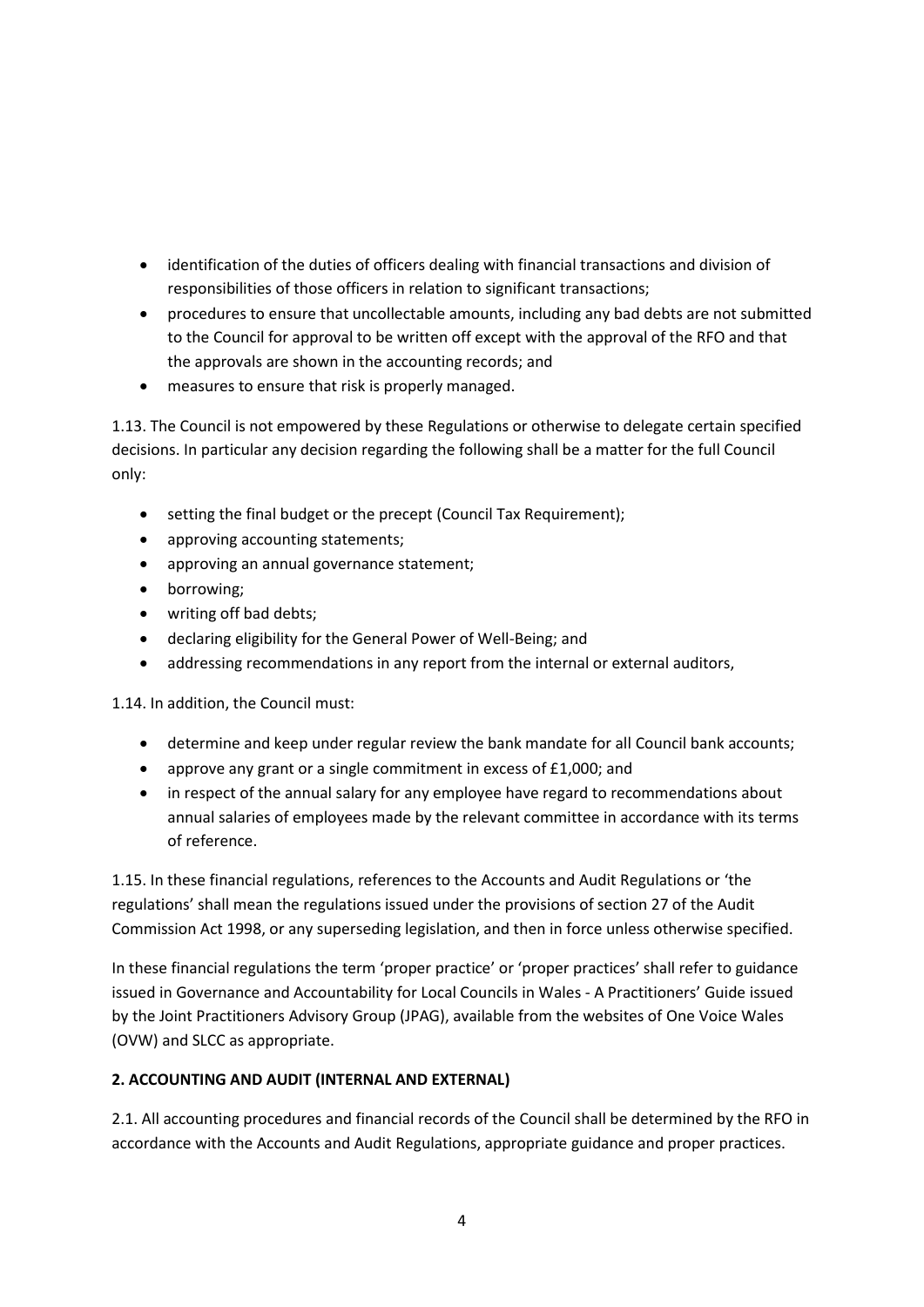2.2. On a regular basis, at least once in each quarter, and at each financial year end, a member other than the Chair [or a cheque signatory] shall be appointed to verify bank reconciliations (for all accounts) produced by the RFO. The member shall sign the reconciliations and the original bank statements (or similar document) as evidence of verification. This activity shall on conclusion be reported, including any exceptions, to and noted by the next meeting of Council.

2.3. The RFO shall complete the annual statement of accounts, annual report, and any related documents of the Council contained in the Annual Return (as specified in proper practices) as soon as practicable after the end of the financial year and having certified the accounts shall submit them and report thereon to the Council within the timescales set by the Accounts and Audit Regulations.

2.4. The Council shall ensure that there is an adequate and effective system of internal audit of its accounting records, and of its system of internal control in accordance with proper practices. Any officer or member of the Council shall make available such documents and records as appear to the Council to be necessary for the purpose of the audit and shall, as directed by the Council, supply the RFO, internal auditor, or external auditor with such information and explanation as the Council considers necessary for that purpose.

2.5. The internal auditor shall be appointed by and shall carry out the work in relation to internal controls required by the Council in accordance with proper practices.

2.6. The internal auditor shall:

- be competent and independent of the financial operations of the Council;
- report to Council in writing, or in person, on a regular basis with a minimum of one annual written report during each financial year;
- to demonstrate competence, objectivity and independence, be free from any actual or perceived conflicts of interest, including those arising from family relationships; and
- have no involvement in the financial decision making, management or control of the Council.

2.7. Internal or external auditors may not under any circumstances:

- perform any operational duties for the Council;
- initiate or approve accounting transactions; or
- direct the activities of any Council employee, except to the extent that such employees have been appropriately assigned to assist the internal auditor.

2.8. For the avoidance of doubt, in relation to internal audit the terms 'independent' and 'independence' shall have the same meaning as is described in proper practices.

2.9. The RFO shall make arrangements for the exercise of electors' rights in relation to the accounts including the opportunity to inspect the accounts, books, and vouchers and display or publish any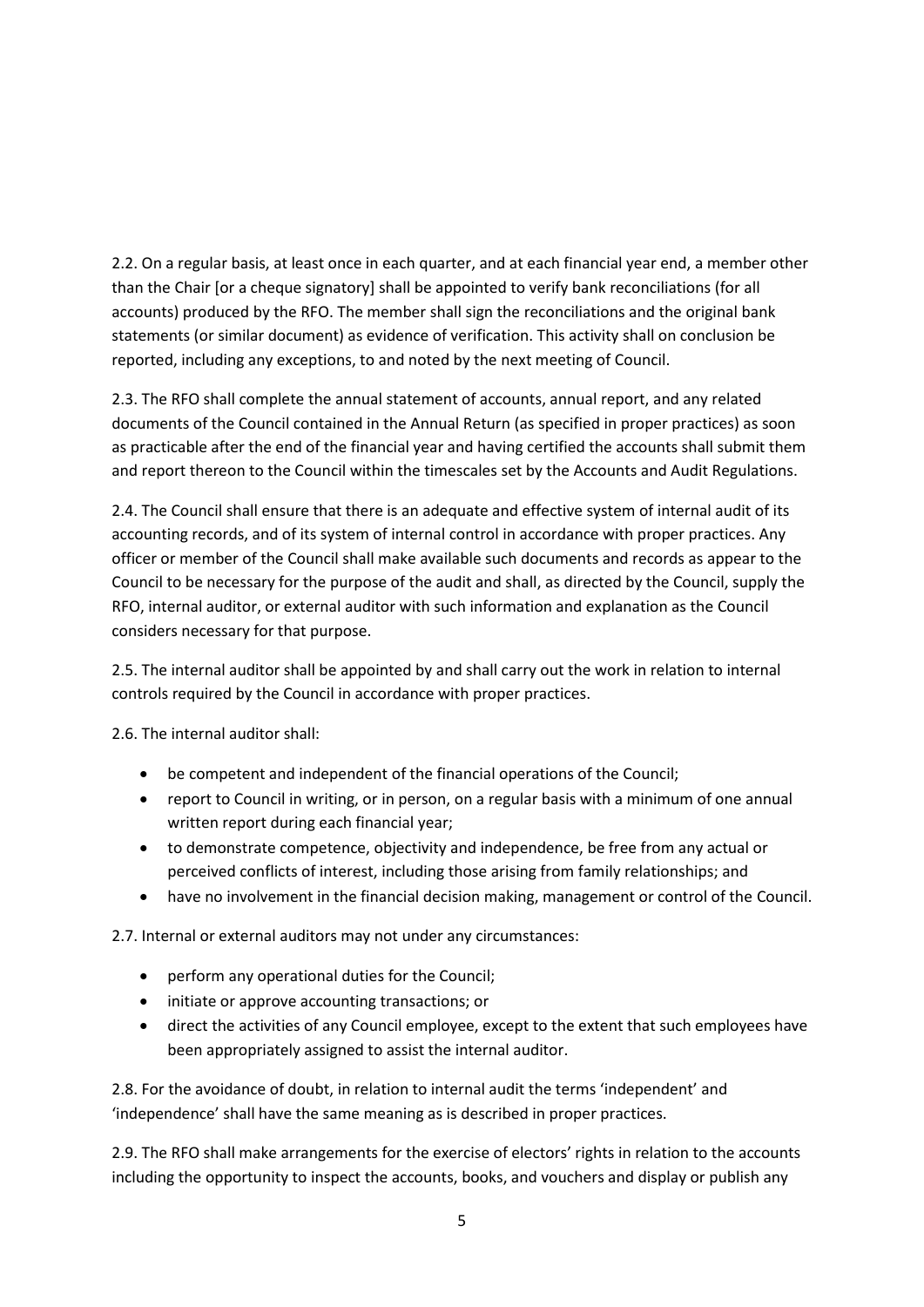notices and statements of account required by Audit Commission Act 1998, or any superseding legislation, and the Accounts and Audit Regulations.

2.10. The RFO shall, without undue delay, bring to the attention of all councillors any correspondence or report from internal or external auditors.

## **3. ANNUAL ESTIMATES (BUDGET) AND FORWARD PLANNING**

3.1. Each committee shall review its three-year forecast of revenue and capital receipts and payments. Having regard to the forecast, it shall thereafter formulate and submit proposals for the following financial year to the Council not later than the 31 October each year including any proposals for revising the forecast. Each year, the RFO will issue a Budget Proposal Form and a form shall be completed for each new budget proposal put forward for inclusion in the Council's budget. The forms must be forwarded to the RFO by 31 October each year.

3.2. The RFO must each year, by no later than 30 November, prepare detailed estimates of all receipts and payments including the use of reserves and all sources of funding for the following financial year in the form of a budget to be considered by the each Standing Committee and the Council.

3.3. The Council shall consider annual budget proposals in relation to the Council's three-year forecast of revenue and capital receipts and payments including recommendations for the use of reserves and sources of funding and update the forecast accordingly.

3.4. The Council shall fix the precept (council tax requirement), and relevant basic amount of council tax to be levied for the ensuing financial year not later than by the end of January each year. The RFO shall issue the precept to the billing authority and shall supply each member with a copy of the approved annual budget.

3.5. The approved annual budget shall form the basis of financial control for the ensuing year.

#### **4. BUDGETARY CONTROL AND AUTHORITY TO SPEND**

4.1. Expenditure on revenue items may be authorised up to the amounts included for that class of expenditure in the approved budget. This authority is to be determined by:

- the Council for all items over £1,000;
- a Standing Committee of the Council for items below £1,000

Such authority is to be evidenced by a minute or by an authorisation slip duly signed by the RFO, and where necessary also by the appropriate Chair.

Contracts must not be disaggregated to avoid controls imposed by these regulations.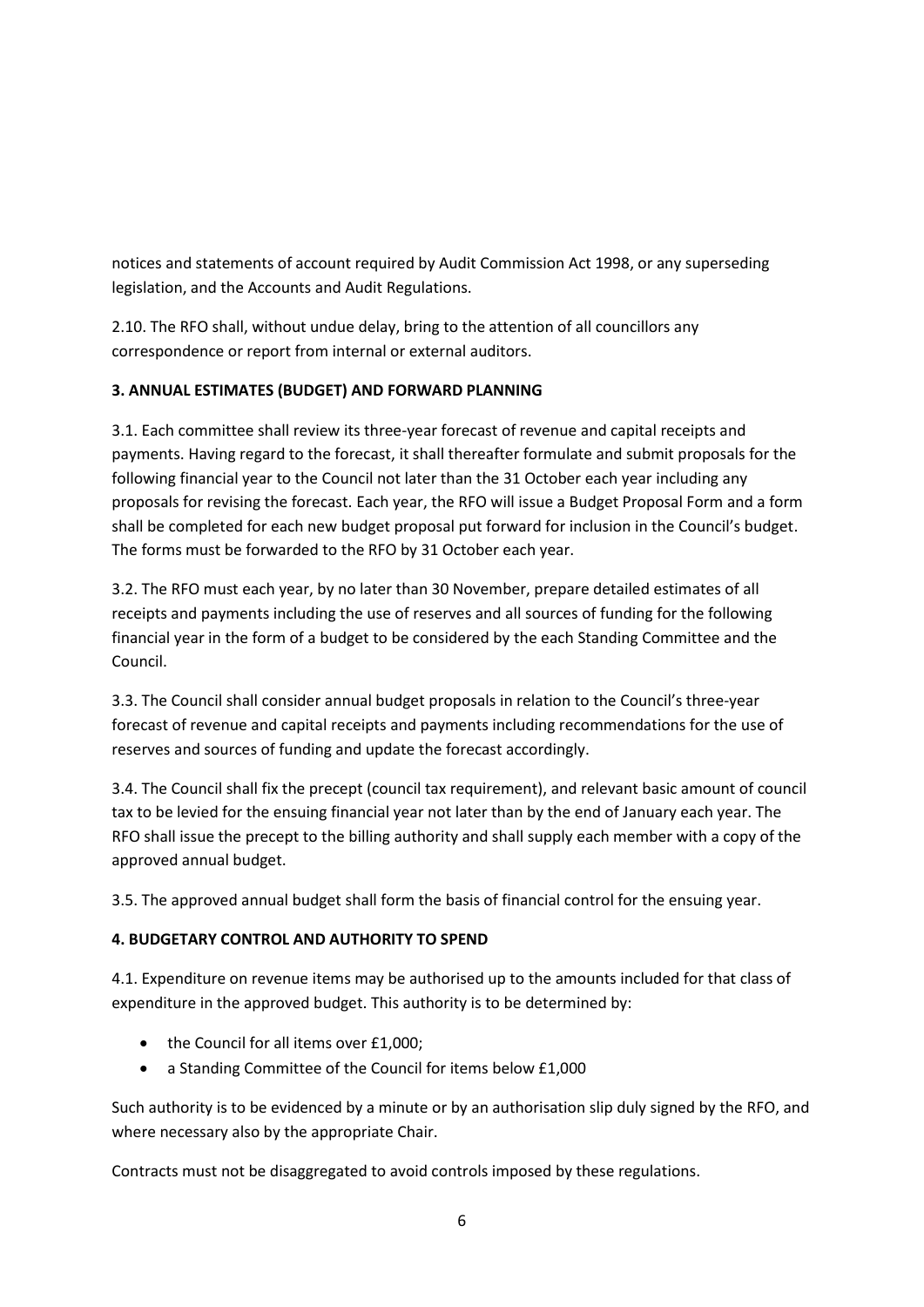4.2. No expenditure may be authorised that will exceed the amount provided in the revenue budget for that class of expenditure by more than 10% of the budget other than by resolution of the Council. During the budget year and with the approval of Council having considered fully the implications for public services, unspent and available amounts may be moved to other budget headings or to an earmarked reserve as appropriate ('virement').

4.3 It is important that every decision made by a Standing Committee and Council identifies the budget that will fund the expenditure with the budget name and reference being recorded in the minutes of the meeting.

4.4. Unspent provisions in the revenue or capital budgets for completed projects shall not be carried forward to a subsequent year.

4.5. The salary budgets are to be reviewed by the Personnel Committee at least annually in October for the following financial year and such review shall be evidenced by a hard copy schedule signed by the Clerk and the Chair of Council or relevant committee. The RFO will inform committees of any changes impacting on their budget requirement for the coming year in good time.

4.6. In cases of extreme risk to the delivery of Council services, the RFO may authorise revenue expenditure on behalf of the Council which in the RFO's judgement it is necessary to carry out. Such expenditure includes repair, replacement or other work, whether or not there is any budgetary provision for the expenditure, subject to a limit of £500. The RFO shall report such action to the Clerk and the Chair as soon as possible and to the Council as soon as practicable thereafter.

4.7 The RFO shall have discretion to make immediate payments of up to £500 where it is deemed appropriate to make the payment prior to the next Council meeting. Any payments made under this discretion must be highlighted in the Finance Report to the next meeting of Council.

4.8. No expenditure shall be authorised in relation to any capital project and no contract entered into or tender accepted involving capital expenditure unless the Council is satisfied that the necessary funds are available and the requisite borrowing approval has been obtained.

4.9. All capital works shall be administered in accordance with the Council's standing orders and financial regulations relating to contracts.

4.10. The RFO shall regularly provide each Standing Committee with a statement of receipts and payments to date under each head of the budgets, comparing actual expenditure to the appropriate date against that planned as shown in the budget. A detailed statement of receipts and payments for each budget head across the Council shall be reported to the Joint Enabling Committee and a summary for each Standing Committee shall be reported to Council. These statements are to be reported on a monthly basis from June to March each year and shall show explanations of material variances. For this purpose "material" shall be in excess of £100 or 10% of the budget.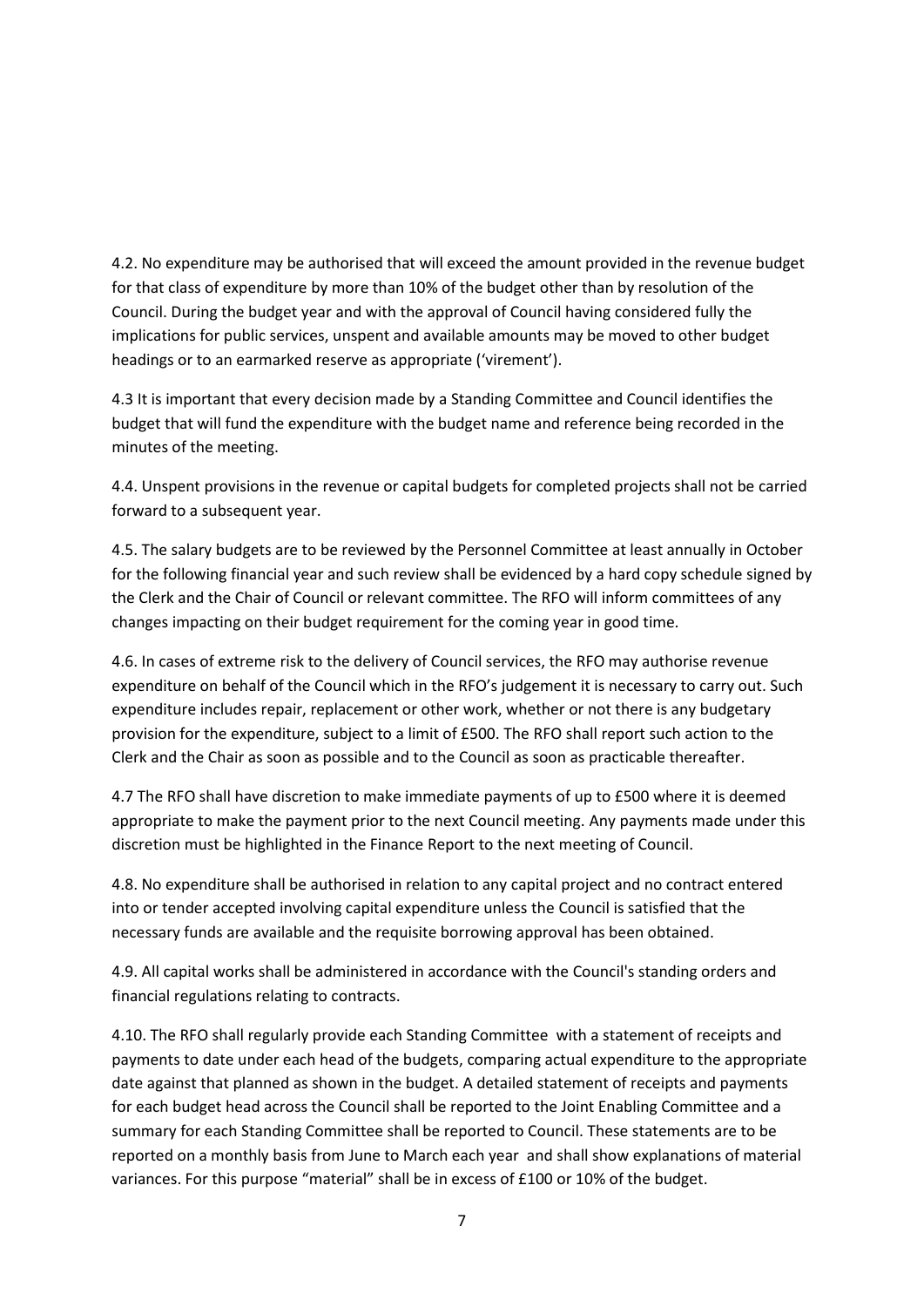4.11. Changes in earmarked reserves shall be approved by Council as part of the budgetary control process.

## **5. BANKING ARRANGEMENTS AND AUTHORISATION OF PAYMENTS**

5.1. The Council's banking arrangements, including the bank mandate, shall be made by the RFO and approved by the Council; banking arrangements may not be delegated to a committee. They shall be regularly reviewed for safety and efficiency. The council may seek credit references in respect of members or employees who act as signatories.

5.2. The RFO shall prepare a schedule of payments requiring authorisation, forming part of the Agenda for the Meeting and, together with the relevant invoices, present the schedule to Council. The Council shall review the schedule for compliance and, having satisfied itself shall authorise payment by a resolution of the Council. A detailed list of all payments shall be disclosed within or as an attachment to the minutes of the meeting at which payment was authorised. Personal payments (including salaries, wages, expenses and any payment made in relation to the termination of a contract of employment) may be summarised to remove public access to any personal information. Copies of all invoices will be available for review on OneDrive on receipt of the invoice.

5.3. All invoices for payment shall be examined, verified and certified by the RFO to confirm that the work, goods or services to which each invoice relates has been received, carried out, examined and represents expenditure previously approved by the Council.

5.4. The RFO shall examine invoices for arithmetical accuracy and analyse them to the appropriate expenditure heading. The RFO shall take all steps to pay all invoices submitted, and which are in order, at the next available Council meeting.

5.5. The RFO shall have delegated authority to authorise the payment of items only in the following circumstances:

a) If a payment is necessary to avoid a charge to interest under the Late Payment of Commercial Debts (Interest) Act 1998, and the due date for payment is before the next scheduled meeting of Council, where the RFO certifies that there is no dispute or other reason to delay payment, provided that a list of such payments shall be submitted to the next appropriate meeting of Council;

b) A payment made in accordance with financial regulations 4.6 and 4.7 above;

c) An expenditure item authorised under 5.6 below (continuing contracts and obligations) provided that a list of such payments shall be submitted to the next appropriate meeting of Council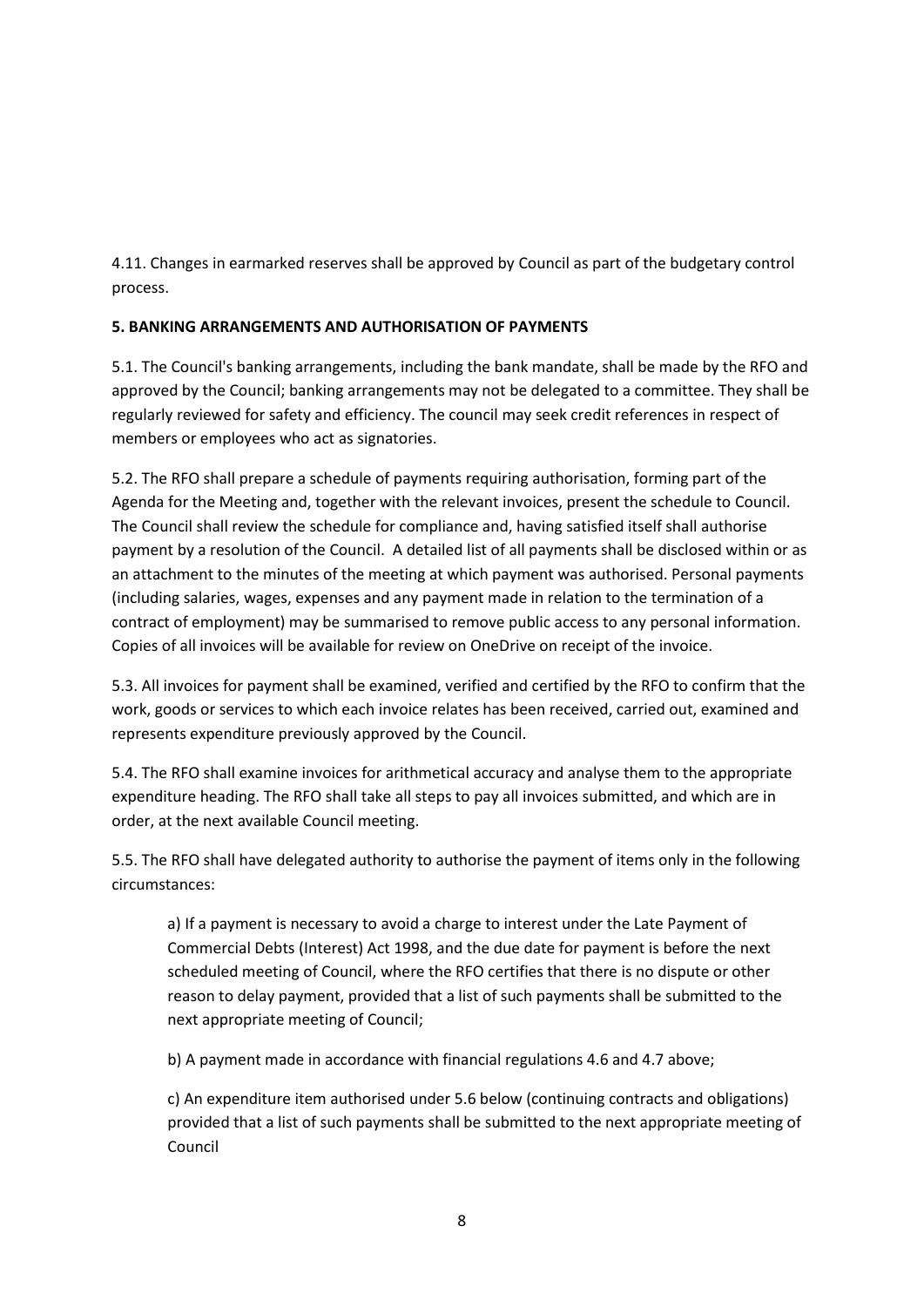5.6. For each financial year the RFO shall draw up a list of due payments which arise on a regular basis as the result of a continuing contract, statutory duty, or obligation (such as but not exclusively, Salaries, PAYE and NI, pension contributions and regular maintenance contracts and the like for which Council may authorise payment for the year provided that the requirements of regulation 4.1 (Budgetary Controls) are adhered to, provided also that a list of such payments shall be submitted to the next appropriate meeting of Council.

5.7. A record of regular payments made under Financial Regulations 5.6 shall be reported to Council each month.

5.8. In respect of grants a Standing Committee shall approve expenditure within any limits set by Council and in accordance with any policy statement approved by Council. Any Revenue or Capital Grant in excess of £1,000 shall before payment, be subject to ratification by resolution of the Council.

5.9. Members are subject to the Code of Conduct that has been adopted by the Council and shall comply with the Code and Standing Orders when a decision to authorise or instruct payment is made in respect of a matter in which they have a disclosable or other interest, unless a dispensation has been granted.

5.10. The Council will aim to rotate the duties of members in these Regulations so that onerous duties are shared out as evenly as possible over time.

5.11. Any changes in the recorded details of suppliers, such as bank account records, shall be made by the RFO following written notification and verbal confirmation from the supplier.

#### **6. INSTRUCTIONS FOR THE MAKING OF PAYMENTS**

6.1. The Council will make safe and efficient arrangements for the making of its payments.

6.2. Following authorisation under Financial Regulation 5 above, RFO shall give instruction that a payment shall be made.

6.3. All payments shall be affected by cheque or other instructions to the Council's bankers, or otherwise, in accordance with a resolution of Council.

6.4. Cheques or orders for payment drawn on the bank account in accordance with the schedule as presented to Council shall be signed by two of the five members of Council who are authorised bank signatories in accordance with a resolution instructing that payment. A member who is a bank signatory, having a connection by virtue of family or business relationships with the beneficiary of a payment, should not, under normal circumstances, be a signatory to the payment in question.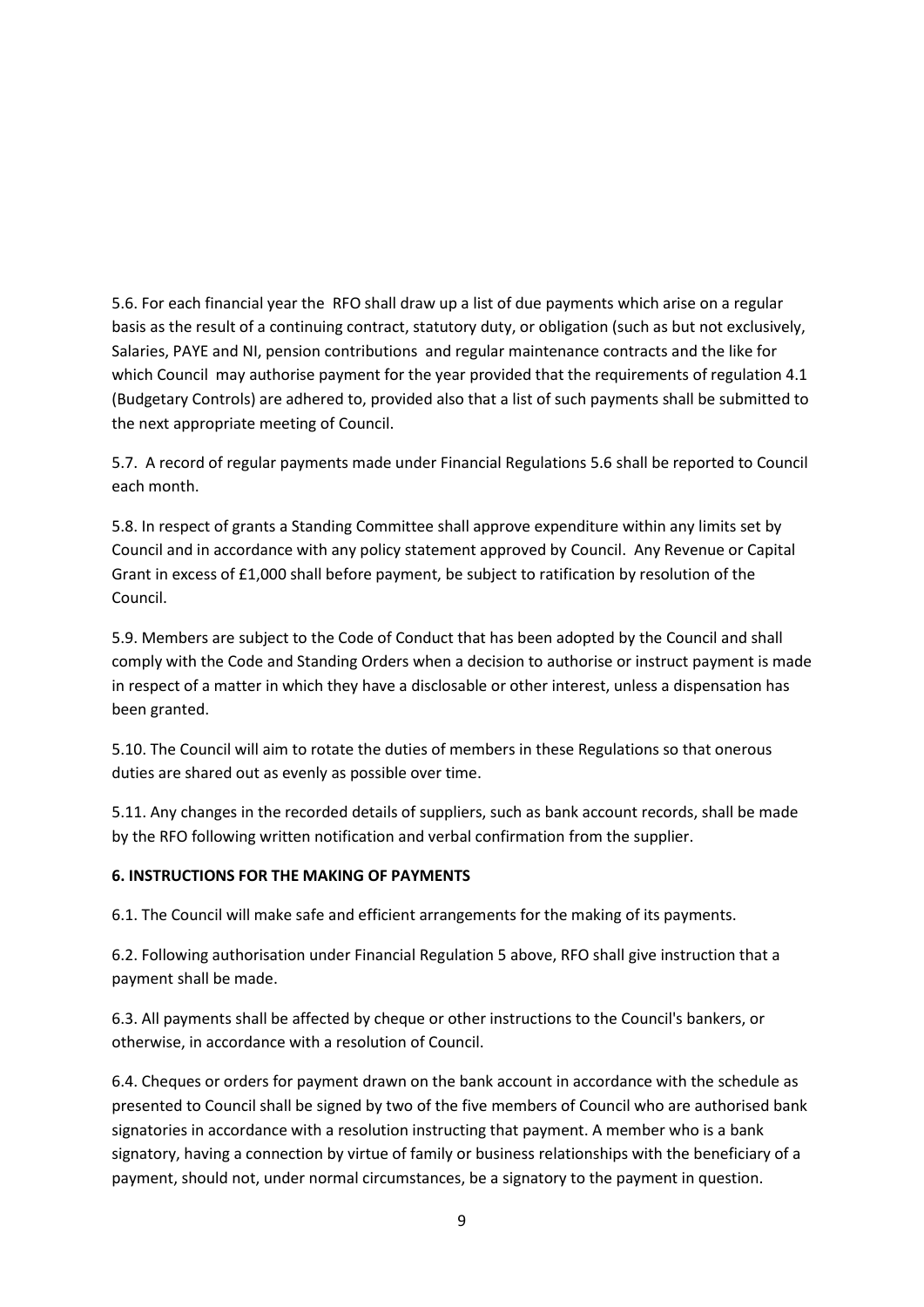6.5. To indicate agreement of the details shown on the cheque or order for payment with the counterfoil and the invoice or similar documentation, the signatories shall each also initial the cheque counterfoil.

6.6. Apart from payments made in accordance with Financial Regulation 5.6, cheques or orders for payment shall not normally be presented for signature other than at a Council (including immediately before or after such a meeting). Any signatures obtained away from such meetings shall be reported to the Council at the next convenient meeting.

6.7. If thought appropriate by the Council, payment for utility supplies (energy, telephone and water) and any National Non-Domestic Rates may be made by variable direct debit provided that the instructions are signed by two of the five authorised signatories and any payments are reported to Council as made. The approval of the use of a variable direct debit shall be renewed by resolution of the Council annually.

6.8. If thought appropriate by the Council, payment for certain items (principally salaries) may be made by banker's standing order provided that the instructions are signed, or otherwise evidenced by two bank signatories are retained and any payments are reported to Council as made. The approval of the use of a banker's standing order shall be renewed by resolution of the Council annually.

6.9. If thought appropriate by the Council, payment for certain items may be made by BACS or CHAPS methods provided that the instructions for each payment are signed, or otherwise evidenced, by two authorised bank signatories are retained and any payments are reported to Council as made. The approval of the use of BACS or CHAPS shall be renewed by resolution of the Council annually.

6.10. If thought appropriate by the Council payment for certain items may be made by internet banking transfer provided evidence is retained showing which authorised signatories approved the payment.

6.11. Where a computer requires use of a personal identification number (PIN) or other password(s), for access to the Council's records on that computer, a note shall be made of the PIN and Passwords and shall be handed to and retained by the Clerk and RFO in sealed and dated envelopes. The envelopes may not be opened other than in the presence of two councillors. After an envelope has been opened, in any circumstances, the PIN and / or passwords shall be changed as soon as practicable. The fact that the sealed envelope has been opened, in whatever circumstances, shall be reported to all members immediately and formally to the next available meeting of the Council. This will not be required for a member's personal computer used only for remote authorisation of bank payments.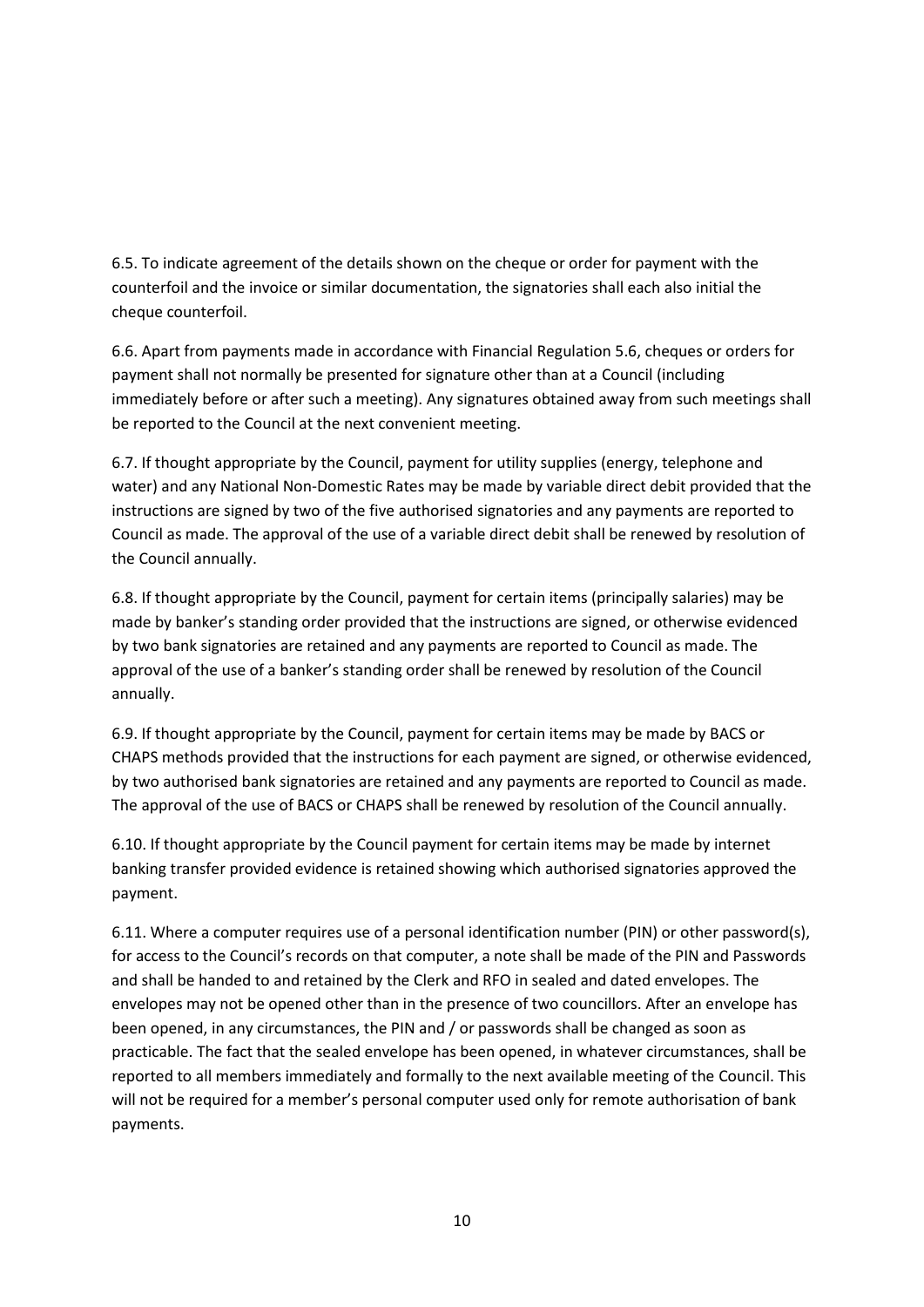6.12. No employee or councillor shall disclose any PIN or password, relevant to the working of the Council or its bank accounts, to any person not authorised in writing by the Council.

6.13. Regular back-up copies of the records on any computer shall be made and shall be stored securely away from the computer in question, and preferably off site.

6.14. The Council, and any members using computers for the Council's financial business, shall ensure that anti-virus, anti-spyware and firewall, software with automatic updates, together with a high level of security, is used.

6.15. Where internet banking arrangements are made with any bank, the RFO shall be appointed as the Service Administrator. The bank mandate approved by the Council shall identify a number of councillors who will be authorised to approve transactions on those accounts. The bank mandate will state clearly the amounts of payments that can be instructed by the use of the Service Administrator alone, or by the Service Administrator with a stated number of approvals.

6.16. Access to any internet banking accounts will be directly to the access page (which may be saved under "favourites"), and not through a search engine or e-mail link. Remembered or saved passwords facilities must not be used on any computer used for Council banking work. Breach of this Regulation will be treated as a very serious matter under these regulations.

6.17. Changes to account details for suppliers, which are used for internet banking may only be changed on written hard copy notification by the supplier and verbal confirmation by the RFO. Evidence of the checks must be retained and be available for inspection. A programme of regular checks of standing data with suppliers will be undertaken by the RFO.

6.18. Any Debit Card issued for use will be specifically restricted to the Clerk and the RFO and will also be restricted to a single transaction maximum value of £1,000 unless authorised by Council in writing before any order is placed.

6.19. A pre-paid debit card may be issued to employees with varying limits. These limits will be set by the Council. Transactions and purchases made will be reported to the Council and authority for topping-up shall be at the discretion of the Council.

6.20. Any corporate credit card or trade card account opened by the Council will be specifically restricted to use by the Clerk and RFO and shall be subject to automatic payment in full at each month-end. Purchases made by credit card shall be reported to Council each month, personal credit or debit cards of members or staff shall only be used in exceptional circumstances.

6.21. The Council will not maintain any form of cash float. All cash received must be banked intact. Any payments made in cash by the Clerk or RFO (for example for postage or minor stationery items) shall be refunded on a regular basis, at least quarterly.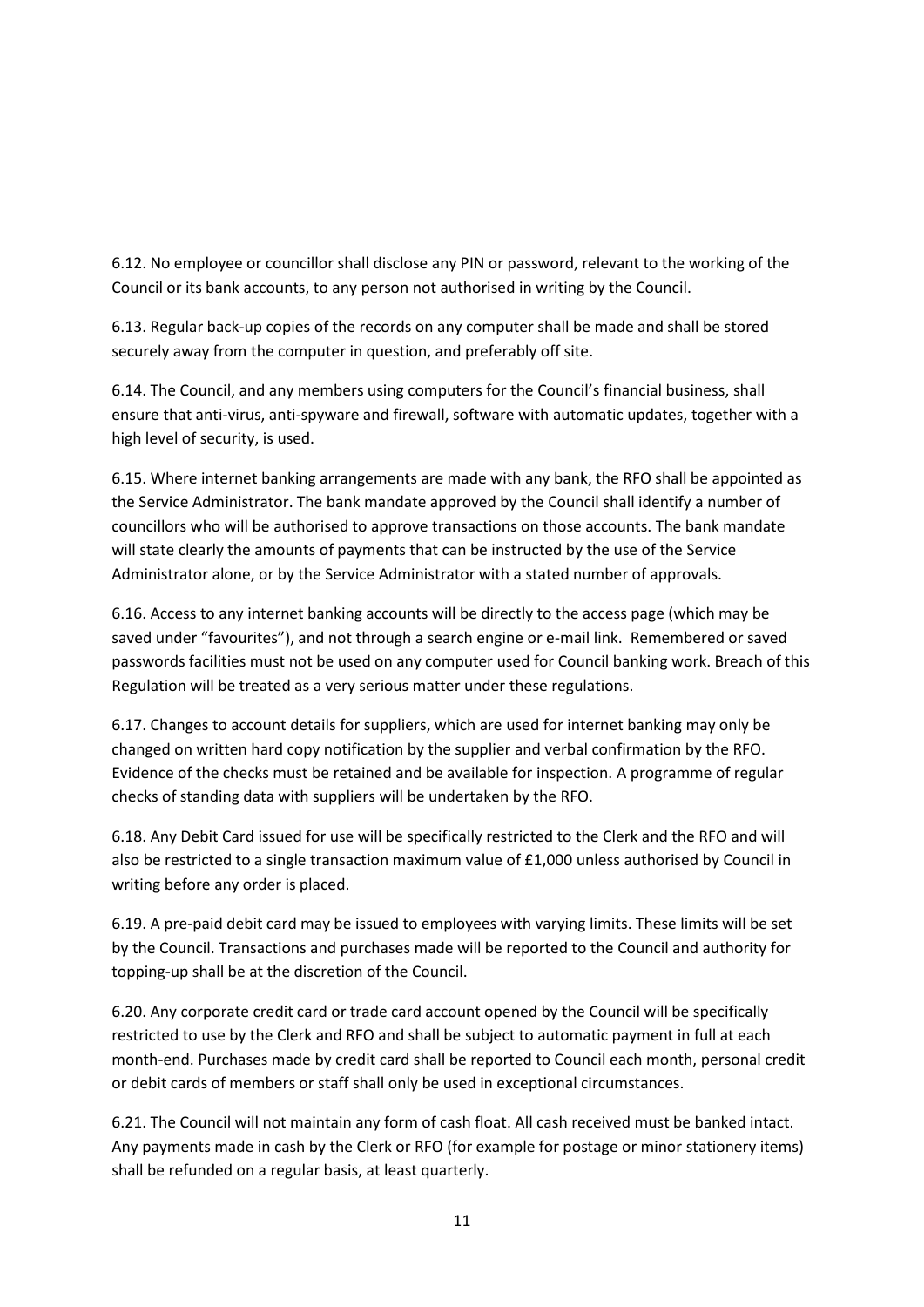#### **7. PAYMENT OF SALARIES**

7.1. As an employer, the Council shall make arrangements to meet fully the statutory requirements placed on all employers by PAYE and National Insurance legislation. The payment of all salaries shall be made in accordance with payroll records and the rules of PAYE and National Insurance currently operating, and salary rates shall be as agreed by the Personnel Committee and Council.

7.2. Payment of salaries and payment of deductions from salary such as may be required to be made for tax, national insurance and pension contributions, or similar statutory or discretionary deductions must be made in accordance with the payroll records and on the appropriate dates stipulated in employment contracts, provided that each payment is reported to the next available Council meeting, as set out in these regulations above.

7.3. No changes shall be made to any employee's pay, emoluments, or terms and conditions of employment without the prior consent of the Personnel Committee and Council.

7.4. Each and every payment to employees of net salary and to the appropriate creditor of the statutory and discretionary deductions shall be recorded in a separate confidential record (confidential cash book). This confidential record is not open to inspection or review (under the Freedom of Information Act 2000 or otherwise) other than:

- a) by any councillor who can demonstrate a need to know;
- b) by the internal auditor;
- c) by the external auditor; or

d) by any person authorised under Audit Commission Act 1998, or any superseding legislation.

7.5. The total of such payments in each calendar month shall be reported with all other payments as made as may be required under these Financial Regulations, to ensure that only payments due for the period have actually been paid.

7.6. An effective system of personal performance management should be maintained for the senior officers by the Personnel Committee.

7.7. Any termination payments shall be supported by a clear business case and reported to the Council. Termination payments shall only be authorised by Council.

7.8. Before employing interim staff the Council must consider a full business case.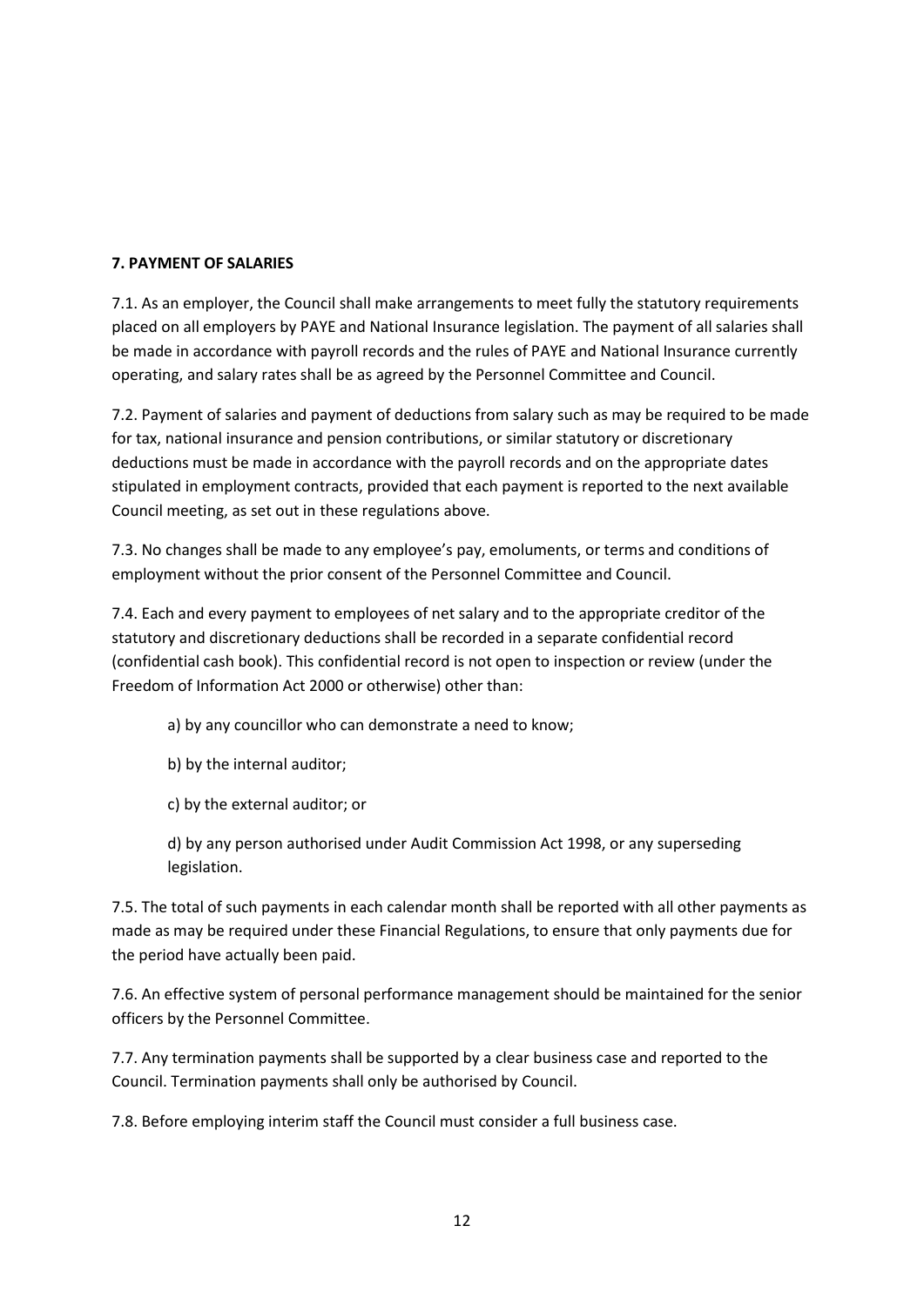#### **8. LOANS AND INVESTMENTS**

8.1. All borrowings shall be affected in the name of the Council, after obtaining any necessary borrowing approval. Any application for borrowing approval shall be approved by Council as to terms and purpose. The application for borrowing approval, and subsequent arrangements for the loan shall only be approved by full Council.

8.2. Any financial arrangement which does not require formal borrowing approval from the Welsh Government (such as Hire Purchase or Leasing of tangible assets) shall be subject to approval by the full Council. In each case a report in writing shall be provided to Council in respect of value for money for the proposed transaction.

8.3. The Council will arrange with the Council's banks and investment providers for the sending of a copy of each statement of account to the Chair of the Council at the same time as one is issued to the RFO.

8.4. All loans and investments shall be negotiated in the name of the Council and shall be for a set period in accordance with Council policy.

8.5. The Council shall consider the need for an Investment Strategy and Policy which, if drawn up, shall be in accordance with relevant regulations, proper practices and guidance. Any Strategy and Policy shall be reviewed by the Council at least annually.

8.6. All investments of money under the control of the Council shall be in the name of the Council.

8.7. All investment certificates and other documents relating thereto shall be retained in the custody of the RFO.

8.8. Payments in respect of short term or long-term investments, including transfers between bank accounts held in the same bank, or branch, shall be made in accordance with Regulation 5 (Authorisation of payments) and Regulation 6 (Instructions for payments).

#### **9. INCOME**

9.1. The collection of all sums due to the Council shall be the responsibility of and under the supervision of the RFO.

9.2. Particulars of all charges to be made for work done, services rendered or goods supplied shall be agreed annually by the Council, notified to the RFO and the RFO shall be responsible for the collection of all accounts due to the Council.

9.3. The Council will review all fees and charges at least annually, following a report of the RFO.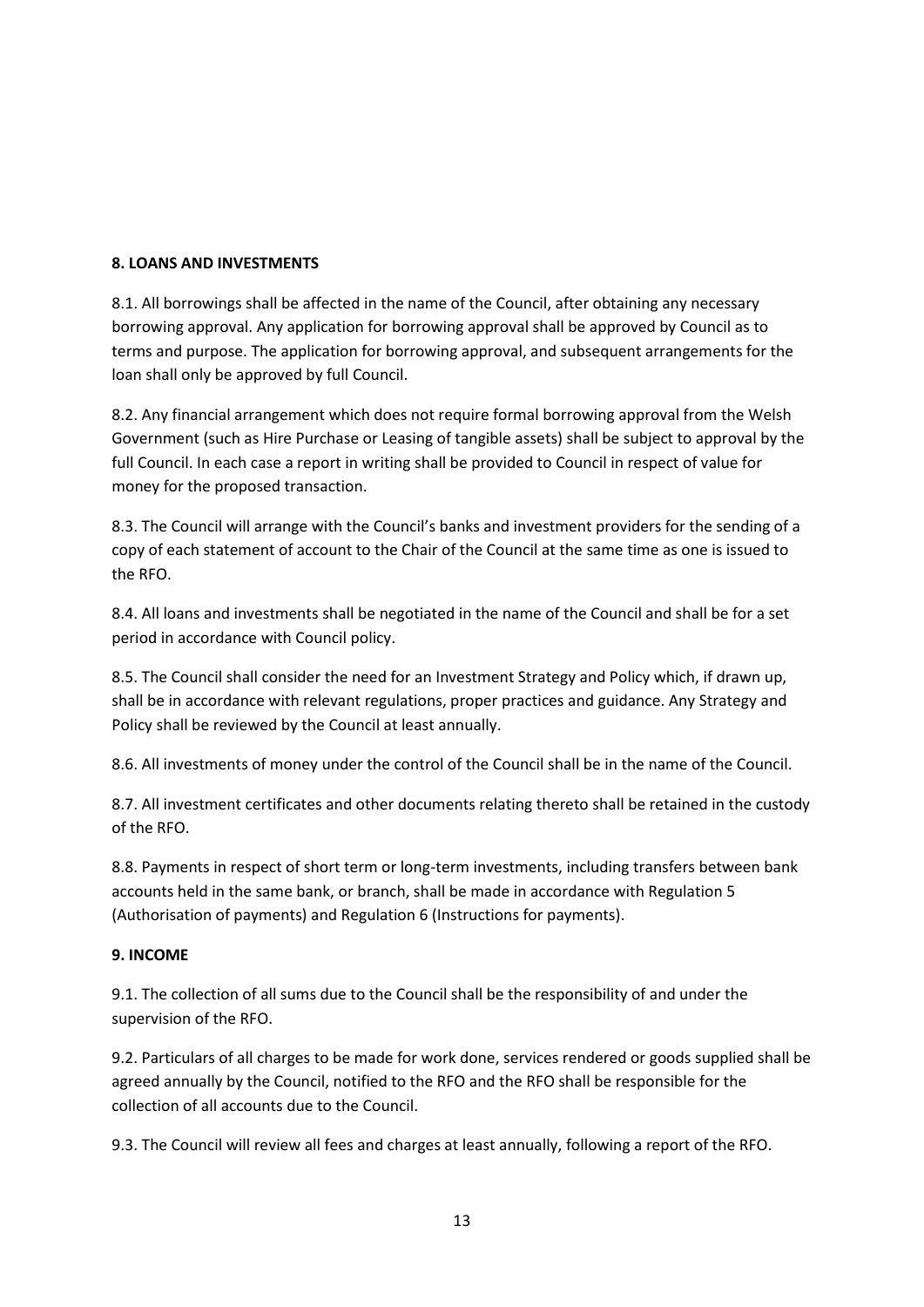9.4. Any sums found to be irrecoverable and any bad debts shall be reported to the Council and shall be written off in the year.

9.5. All sums received on behalf of the Council shall be banked intact as directed by the RFO. In all cases, all receipts shall be deposited with the Council's bankers with such frequency as the RFO considers necessary.

9.6. The origin of each receipt shall be entered on the paying-in slip.

9.7. Personal cheques shall not be cashed out of money held on behalf of the Council.

9.8. The RFO shall promptly complete any VAT Return that is required. Any repayment claim due in accordance with VAT Act 1994 section 33 shall be made at least annually coinciding with the financial year end.

9.9. Where any significant sums of cash are regularly received by the Council, the RFO shall take such steps as are agreed by the Council to ensure that more than one person is present when the cash is counted in the first instance, that there is a reconciliation to some form of control such as ticket issues, and that appropriate care is taken in the security and safety of individuals banking such cash.

#### **10. ORDERS FOR WORKS, GOODS AND SERVICES**

10.1. An official order or letter shall be issued for all work, goods and services unless a formal contract is to be prepared or an official order would be inappropriate. Copies of orders shall be retained.

10.2. Orders shall be controlled by the RFO.

10.3. All members and officers are responsible for obtaining value for money at all times. An officer issuing an official order shall ensure as far as reasonable and practicable that the best available terms are obtained in respect of each transaction, usually by obtaining three or more quotations or estimates from appropriate suppliers, subject to any de minimis provisions in Regulation 11.1 below.

10.4. A member may not issue an official order, verbally or in writing or make any contract on behalf of the Council.

10.5. The RFO shall verify the lawful nature of any proposed purchase before the issue of any order, and in the case of new or infrequent purchases or payments, the RFO shall ensure that the statutory authority shall be reported to the meeting at which the order is approved so that the minutes can record the power being used.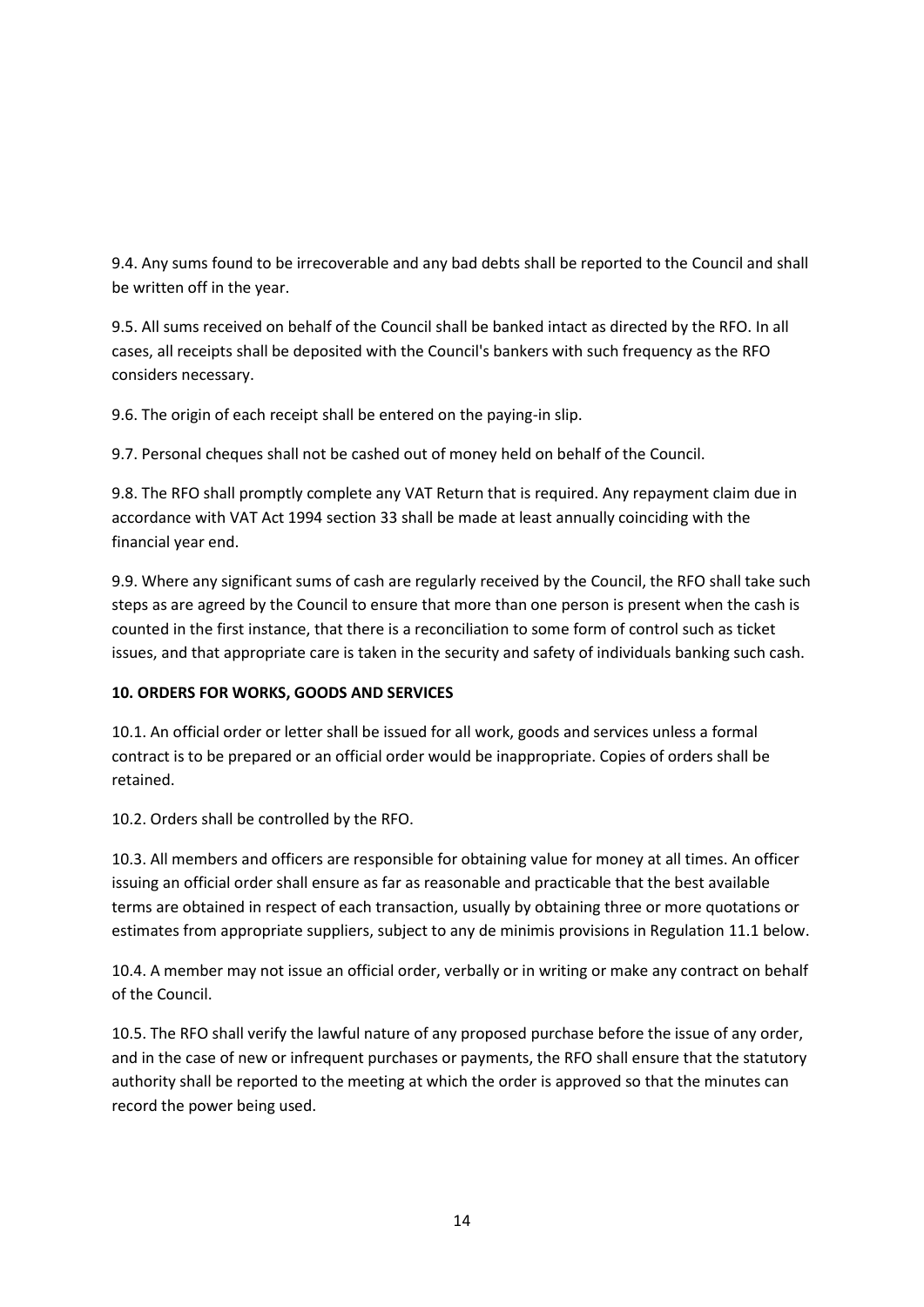#### **11. CONTRACTS**

11.1. Procedures as to contracts are laid down as follows:

a) Every contract shall comply with these financial regulations, and no exceptions shall be made otherwise than in an emergency provided that this regulation need not apply to contracts which relate to items (i) to (vi) below:

i. for the supply of gas, electricity, water, sewerage and telephone services;

ii. for specialist services such as are provided by legal professionals acting in disputes;

iii. for work to be executed or goods or materials to be supplied which consist of repairs to or parts for existing machinery or equipment or plant;

iv. for work to be executed or goods or materials to be supplied which constitute an extension of an existing contract by the Council;

v. for additional audit work of the external auditor up to an estimated value of £500 (in excess of this sum the Clerk and RFO shall act after consultation with the Chair and Vice Chair of Council); and

vi. for goods or materials proposed to be purchased which are proprietary articles and / or are only sold at a fixed price.

b) The full requirements of The Public Contracts Regulations 2015 ("the Regulations"), as applicable, shall be followed in respect of the tendering and award of a public supply contract, public service contract or public works contract which exceed thresholds in The Regulations set by the Public Contracts Directive 2014/24/EU (which may change from time to time) $^2$ .

c) When applications are made to waive financial regulations relating to contracts to enable a price to be negotiated without competition the reason shall be embodied in a recommendation to the Council.

d) Any contracts with an estimated value of £25,000 or more shall be awarded following a formal tendering exercise in accordance with Standing Order 18 c) with a minimum of 3 suppliers being asked to tender for the contract. Such invitation to tender shall state the

<sup>2</sup> Thresholds currently applicable are:

a) For public supply and public service contracts 209,000 Euros (£181,302)

b) For public works contracts 5,225,000 Euros (£4,551,413)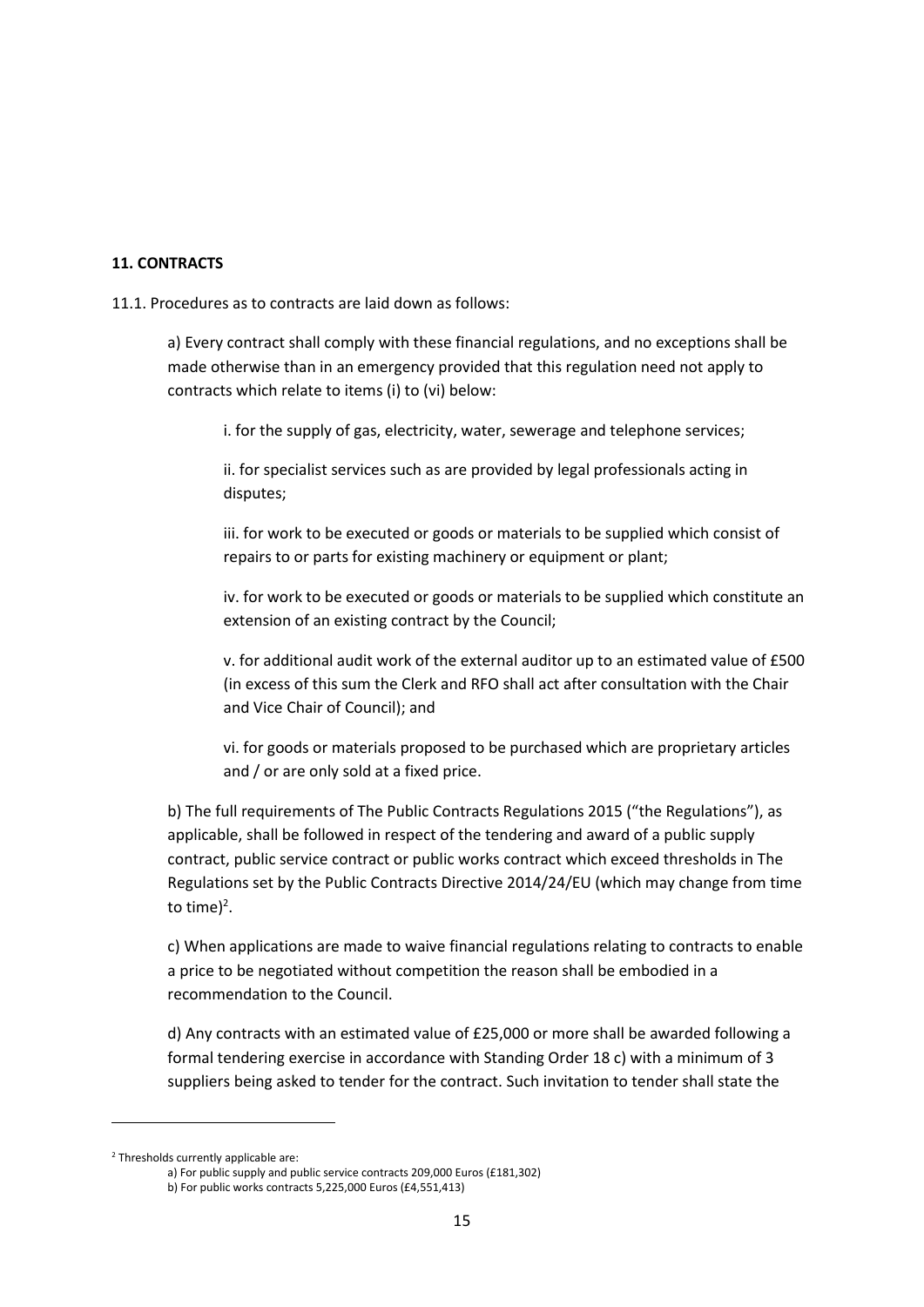general nature of the intended contract and the Clerk or RFO shall obtain the necessary technical assistance to prepare a specification in appropriate cases. The invitation shall in addition state that tenders must be addressed to the Clerk in the ordinary course of post. Each tendering firm shall be supplied with a specifically marked envelope in which the tender is to be sealed and remain sealed until the prescribed date for opening tenders for that contract.

e) All sealed tenders shall be opened at the same time on the prescribed date by the Clerk in the presence of at least two members of council.

f) Any invitation to tender issued under this regulation shall be subject to Standing Order 18c and shall refer to the terms of the Bribery Act 2010.

g) When it is to enter into a contract of between £3,000 and £24,999 in value for the supply of goods or materials or for the execution of works or specialist services other than such goods, materials, works or specialist services as are excepted as set out in paragraph 11.1(a) the Clerk or RFO shall obtain 3 quotations (priced descriptions of the proposed supply); where the value is between £100 and £2,999 the Clerk or RFO shall strive to obtain 3 estimates. Otherwise, Regulation 10.3 above shall apply.

h) The Council shall not be obliged to accept the lowest or any tender, quote or estimate.

i) Should it occur that the Council, or Standing Committee, does not accept any tender, quote or estimate, the work is not allocated and the Council requires further pricing, provided that the specification does not change, no person shall be permitted to submit a later tender, estimate or quote who was present when the original decision-making process was being undertaken.

11.2. The Proper Officer shall maintain a register of personal interests, in respect of both members and senior staff.

a) Members and senior staff should not, so far as is practicable, be involved in the award of orders and/or contracts with organisations or individuals in respect of which a personal interest exists, whether declared or not.

b) Members and senior staff should not, so far as is practicable, be involved in the making or authorising payments in respect of orders and/or contracts with organisations or individuals in respect of which a personal interest exists, whether declared or not.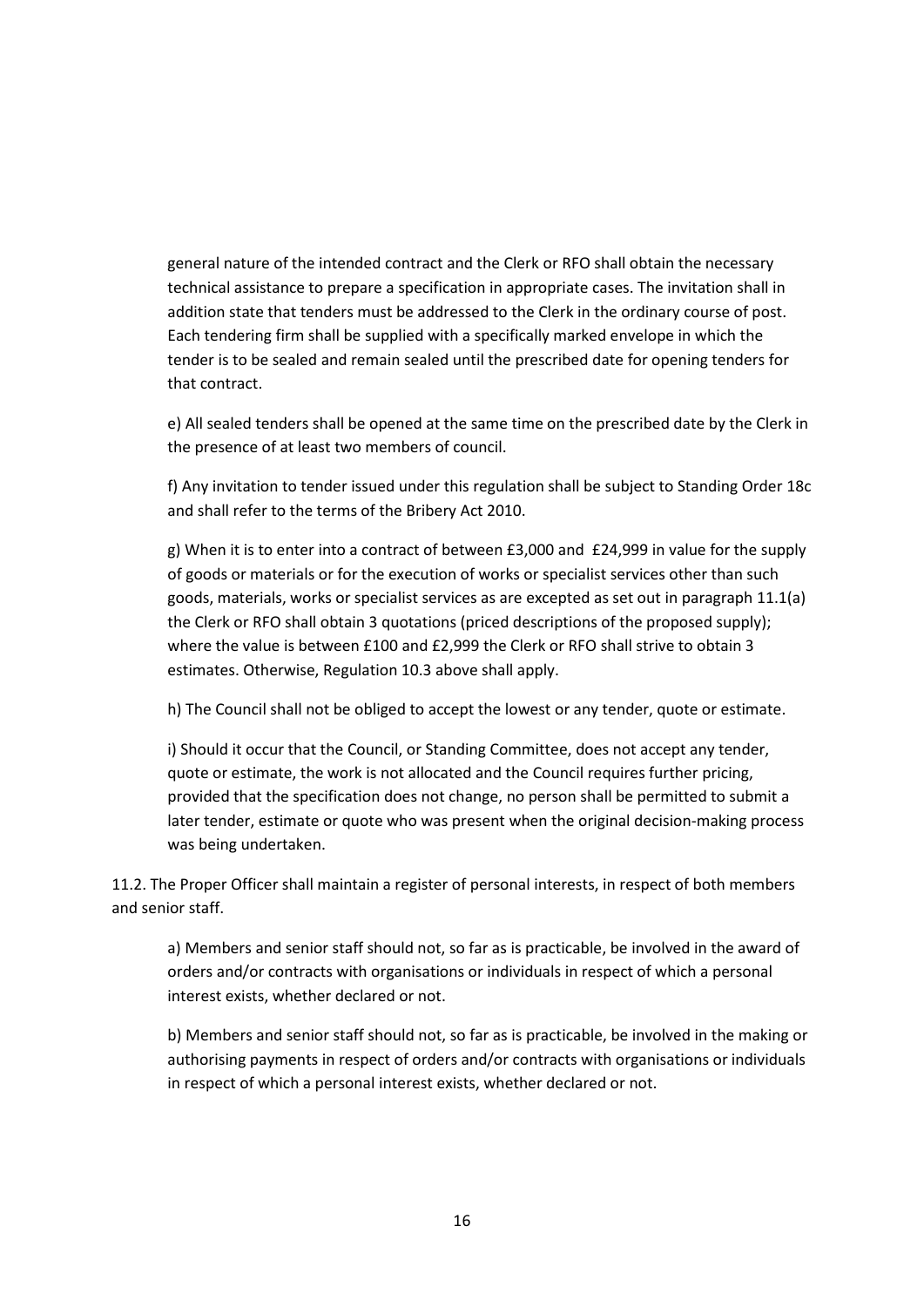## **12. PAYMENTS UNDER CONTRACTS FOR BUILDING AND OTHER CONSTRUCTION WORKS**

12.1. Payments on account of the contract sum shall be made within the time specified in the contract by the RFO upon authorised certificates of the architect or other consultants engaged to supervise the contract (subject to any percentage withholding as may be agreed in the particular contract).

12.2. Where contracts provide for payment by instalments the RFO shall maintain a record of all such payments. In any case where it is estimated that the total cost of work carried out under a contract, excluding agreed variations, will exceed the contract sum of 5% or more a report shall be submitted to the Council.

12.3. Any variation to a contract or addition to or omission from a contract must be approved by the Council and Clerk to the contractor in writing, the Council being informed where the final cost is likely to exceed the financial provision.

### **13. STORES AND EQUIPMENT**

13.1. The Clerk shall be responsible for the care and custody of stores and equipment.

13.2. Delivery notes shall be obtained in respect of all goods received into store or otherwise delivered and goods must be checked as to order and quality at the time delivery is made.

13.3. Stocks shall be kept at the minimum levels consistent with operational requirements.

13.4. The RFO shall be responsible for periodic checks of stocks and stores at least annually.

## **14. ASSETS, PROPERTIES AND ESTATES**

14.1. The Clerk shall make appropriate arrangements for the custody of all title deeds and Land Registry Certificates of properties held by the Council. The RFO shall ensure a record is maintained of all properties held by the Council, recording the location, extent, plan, reference, purchase details, nature of the interest, tenancies granted, rents payable and purpose for which held in accordance with Accounts and Audit Regulations.

14.2. No tangible moveable property shall be purchased or otherwise acquired, sold, leased or otherwise disposed of, without the authority of the Council, together with any other consents required by law, save where the estimated value of any one item of tangible movable property does not exceed £250.

14.3. No real property (interests in land) shall be sold, leased or otherwise disposed of without the authority of the Council, together with any other consents required by law. In each case a report in writing shall be provided to Council in respect of valuation and surveyed condition of the property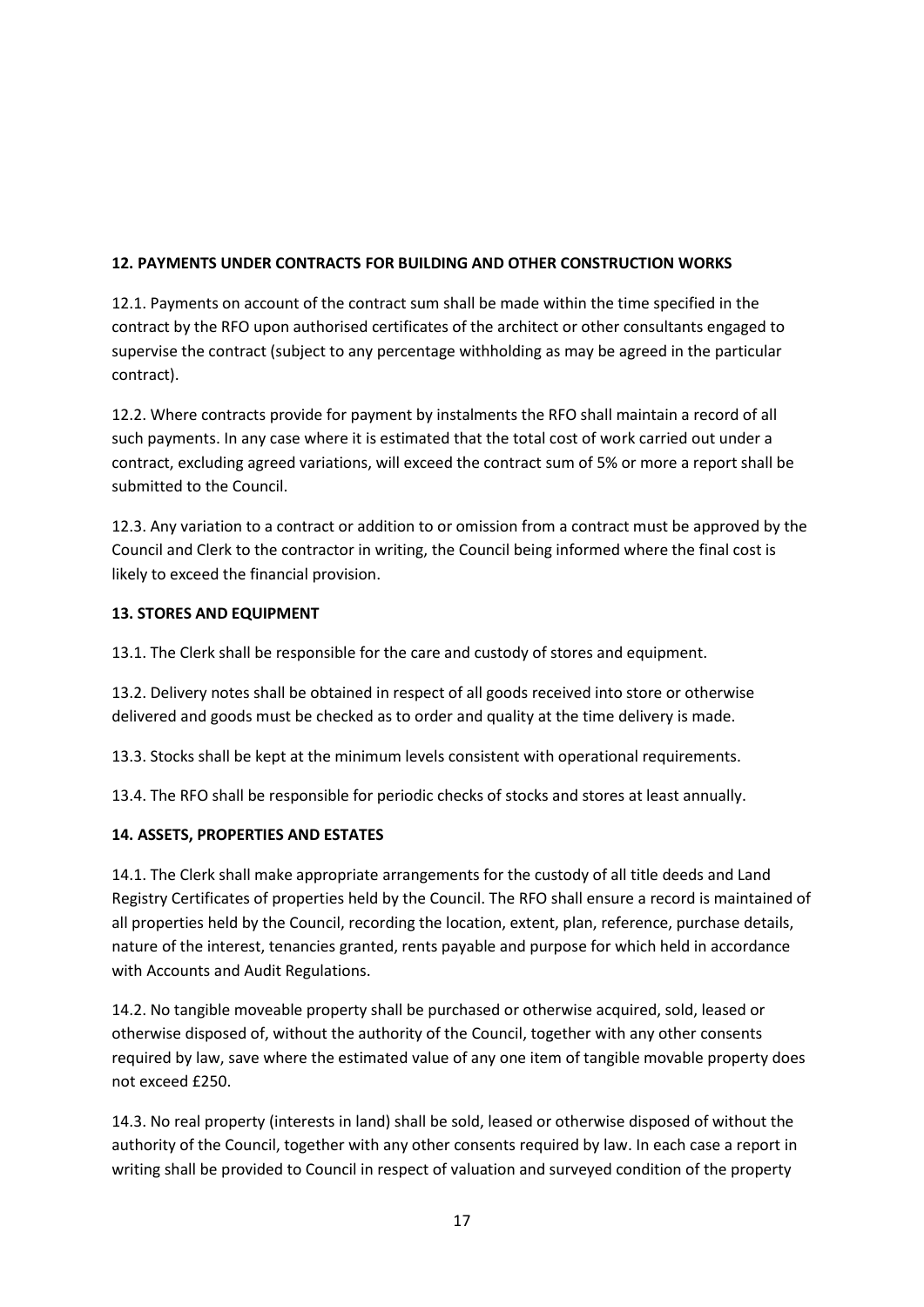(including matters such as planning permissions and covenants) together with a proper business case (including an adequate level of consultation with the electorate).

14.4. No real property (interests in land) shall be purchased or acquired without the authority of the full Council. In each case a report in writing shall be provided to Council in respect of valuation and surveyed condition of the property (including matters such as planning permissions and covenants) together with a proper business case (including an adequate level of consultation with the electorate).

14.5. Subject only to the limit set in Reg. 14.2 above, no tangible moveable property shall be purchased or acquired without the authority of the full Council. In each case a report in writing shall be provided to Council with a full business case.

14.6. The RFO shall ensure that an appropriate and accurate Register of Assets and Investments is kept up to date. The continued existence of tangible assets shown in the Register shall be verified at least annually, possibly in conjunction with a health and safety inspection of assets.

#### **15. INSURANCE**

15.1. Following the annual risk assessment (per Financial Regulation 16), the RFO shall affect all insurances and negotiate all claims on the Council's insurers in consultation with the Clerk.

15.2. The Clerk shall give prompt notification to the RFO of all new risks, properties or vehicles which require to be insured and of any alterations affecting existing insurances.

15.3. The RFO shall keep a record of all insurances effected by the council and the property and risks covered thereby and annually review it.

15.4. The RFO shall be notified of any loss liability or damage or of any event likely to lead to a claim and shall report these to Council at the next available meeting.

15.5. All appropriate members and employees of the Council shall be included in a suitable form of security or fidelity guarantee insurance which shall cover the maximum risk exposure as determined annually by the Council.

#### **16. RISK MANAGEMENT**

16.1. The Council is responsible for putting in place arrangements for the management of risk. The RFO shall prepare, for approval by the Council, risk management policy statements in respect of all activities of the Council. Risk policy statements and consequential risk management arrangements shall be reviewed by the Council at least annually.